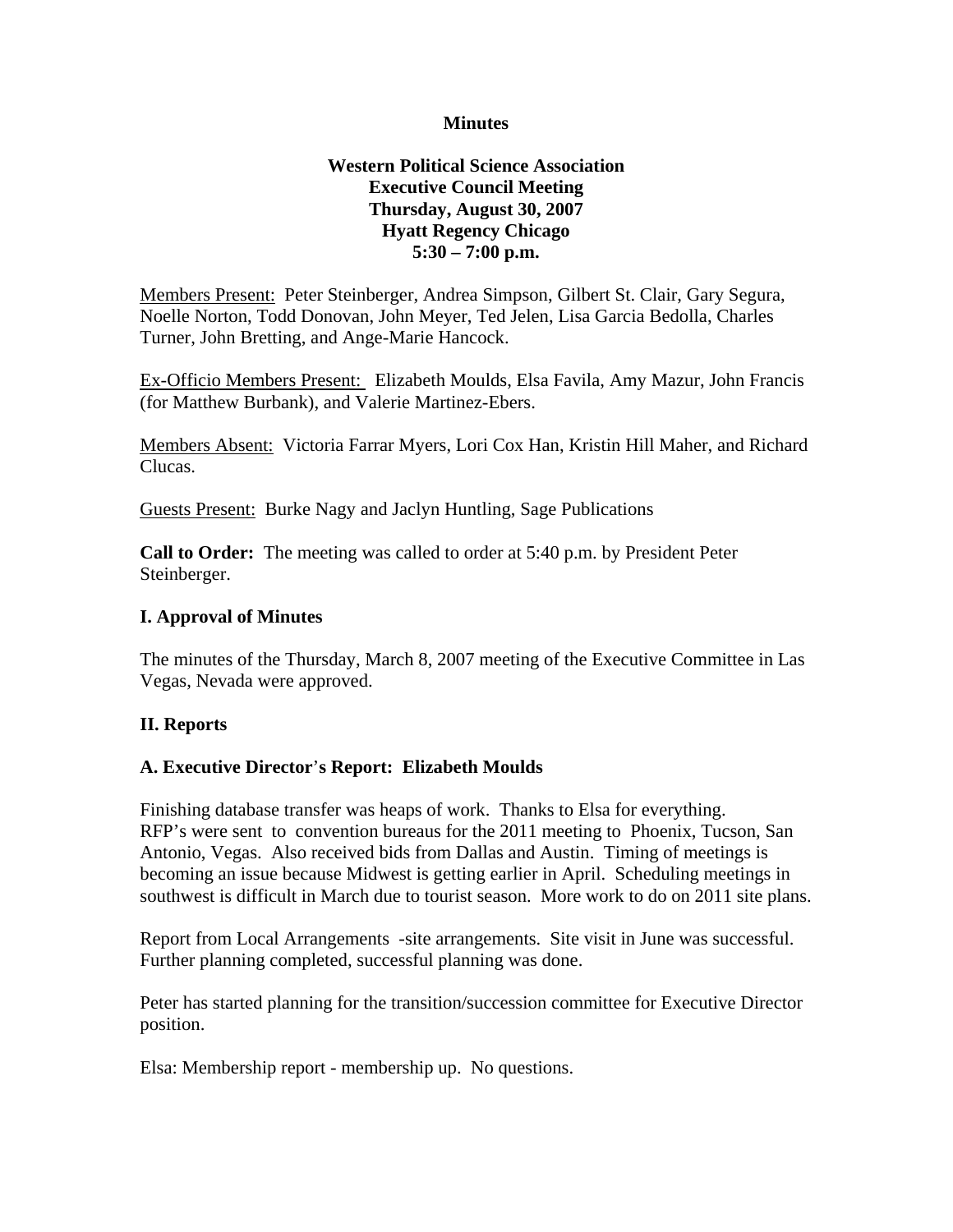### **B. 2008 Program Chair's Report: Andrea Simpson.**

Andrea is pitching San Diego to folks far and wide. Access to Internet in SD will cost \$10. Program Chairs for SD in place since May. 100 submissions already. Attempting to get more 'national presence' in the program. Conference was scheduled during Easter week as the hotel rates were more reasonable in San Diego. Comments - 'good location for a meeting to discuss immigration issues.'

### **C. Local Arrangements Report: 2007 Las Vegas. Ted Jelen**

Ted Jelen asked to comment about Vegas meeting. Ted apologized for the problems that occurred with the Riviera.

### **D. Local Arrangements Report: 2008 San Diego. Noelle Norton**

Unlike Vegas, we might have trouble providing smoking locations / rooms in SD. Other than that, it looks great. Had good meeting in June. 2nd site visit to be early November, **No, Exec Council can't tag along. Barbara Morris co-chair**.??? Cabs are easy to find at site.

Question from Gary S: 'we discussed planning family events...any leads? Answer, too hard to figure out, like herding cats. Lisa Garcia ' there are group discounts to be had for Zoo, etc.'

# **E. Nominating Committee Report. Ron Schmidt (for Barbara Norrander)**

The Nominating Committee is recommending the following slate:

VP/Program Chair Christine DiStefano, University of Washington Executive Council: Region A: Susan Baer, San Diego State University Kim Geron, California State University, East Bay Region B: Arturo Vega, St. Mary's University, Texas Region C: Julie Novkov, SUNY Albany

#### **F. Long Range Planning. Val Martinez-Ebers for Shaun Bowler.**

Val reports Shaun taking lead on a journal proposal. Had five meetings at the APSA Chicago meetings with potential publishers. Making a prospectus for a journal.

#### **G. Succession Planning Committee. Peter Steinberger**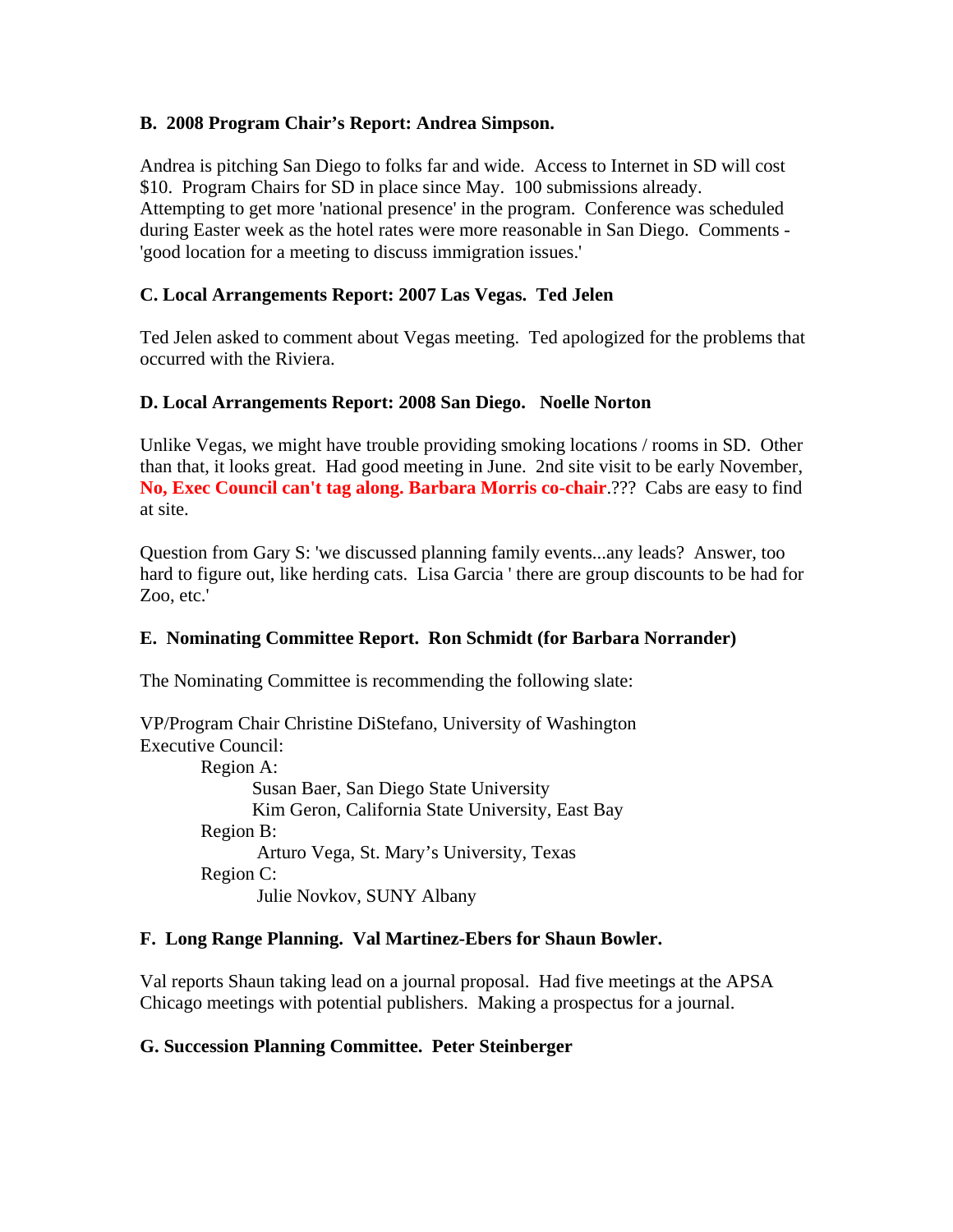Betty's term is up 1 year from September. She can accept 1 additional year. We must plan for transition. Best to select new person Fall 2008 or early 2009 so Betty can help train.

Peter: draft of plan proposes a bylaws change to Article 10, Section 11. Please read proposed change to bylaws. Staff should serve at pleasure of the Executive Director. Discussion of a proposed job ad by Peter. Peter: 'documents should not specify details of staffing. Details could be at discretion of Executive Director.

John Bretting comments about course release.

Peter; 'it is expected that the person would be a faculty member or the expectation could be altered.'

JB: Is it beneficial to have Executive and Associate Directors at the same institution? Gets dicey if at different institutions.

Betty: maybe not a problem. Peter: Leave it to whoever we pick. Gary: do we assume any funds from institution, or do we pay as we go? Peter: this will be negotiated. Lisa G: there's not much money out there at most universities to tap into.

# **H. PRQ: Burke Nagy.**

Staff changes at Sage: Burke Nagy will be replaced as PRQ Publications Manager by Jaclyn Huntling. Huntling distributed a 17 page report.

Val: concern from Ken Meier about the review process; about having to sign up to be a reviewer. Does it request too much information? Amy M: we're working on that. John B: new process caught some people off guard. Amy worried about reviewer fatigue, reminds all that reviews can still be emailed, in addition to being posted on web site.

# **III Old Business: 2011 Meeting Site. Elizabeth Moulds**

Discussion of meeting site rotation: do we stick with southwest for 2011 or change the rotation? An alternative would be go to Portland for 2011 (or LA, or Long Beach), then do SW in 2012.

Elsa working on possible deals with San Antonio at \$199 p night. Dallas \$169 p night. Austin \$209 Maybe Vegas? Another option would be go in mid to late April for better rates.

Gary: Motion to see if we can get San Antonio @ \$199, or explore Portland.

Discussion.

Val: There is nothing in Dallas after 5. Not a good city for us. Comment in favor of Portland.

# **IV. New Business**